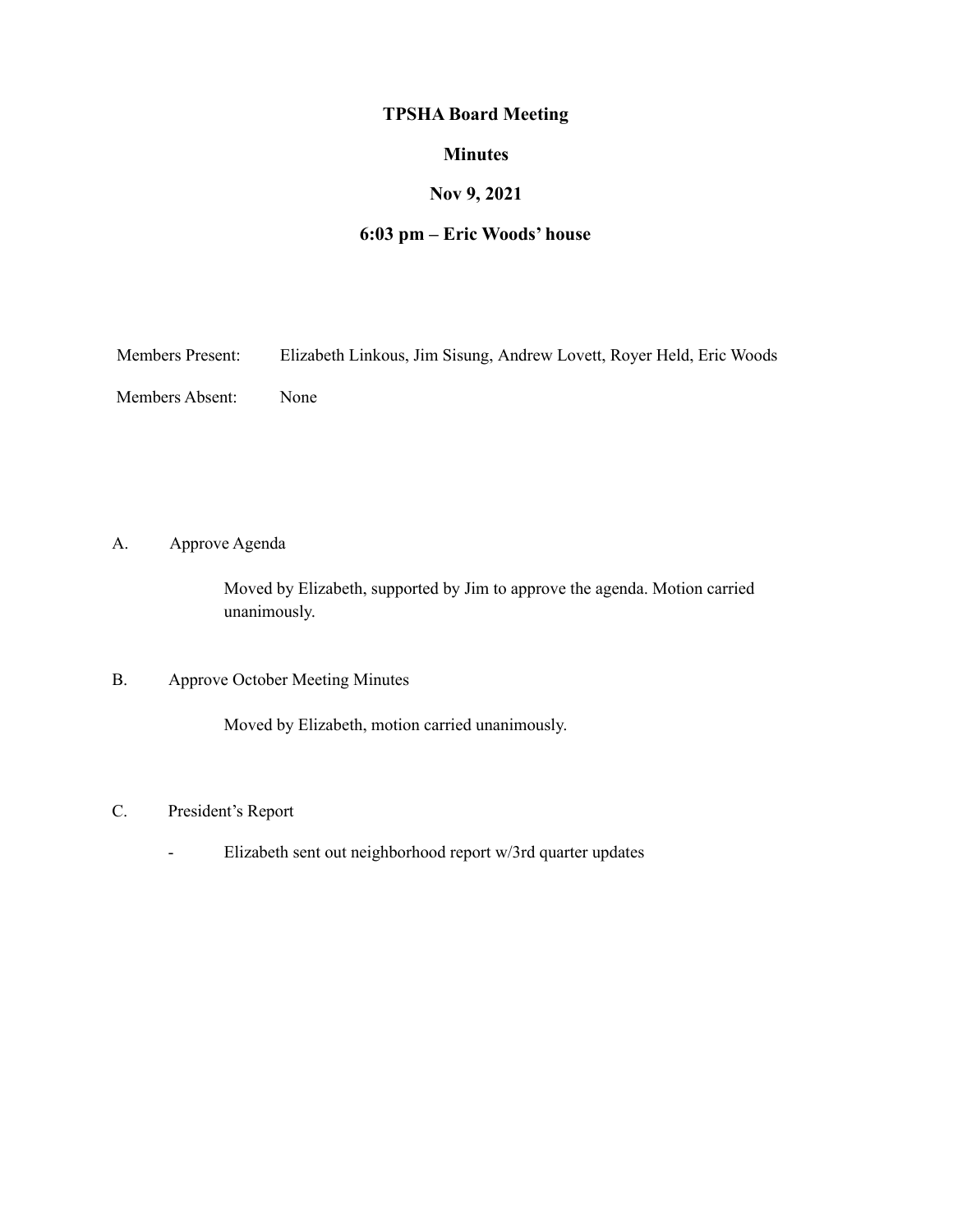- D. Treasurer's Update:
	- 1. Budget report
		- Accounts are checked and balanced
		- Checks to approve:
			- #1239/#1240 Lee's outdoor services

Budget is tracking as expected….

- Grounds maintenance: Grounds special project fund balance: \$4,995.24
- Lawn, snow removal, taxes, trash: all balanced
- 2. HOA dues… 9 outstanding as of Nov 9.
- 4. Checking account balance: \$36,000

Grounds special project balance \$4,750

Snow removal balance \$6,600

- 5. Budget moving forward:
	- Pond maintenance fund goal?

#### E. Grounds Maintenance

- 1. Ponds
	- Phragmites treatment complete
	- Royer to investigate alternate pond treatment plans
- 2. Trees
	- Work group to clean up more at the east pond
- 3. Work Group
	- Flowers planted at entrance
	- Arborvitae removed
	- Future work to be done: replace asphalt with patio stones near mailboxes.
- 4. Fence: Need to determine plan for remaining replacement. Money to be added to special projects fund.